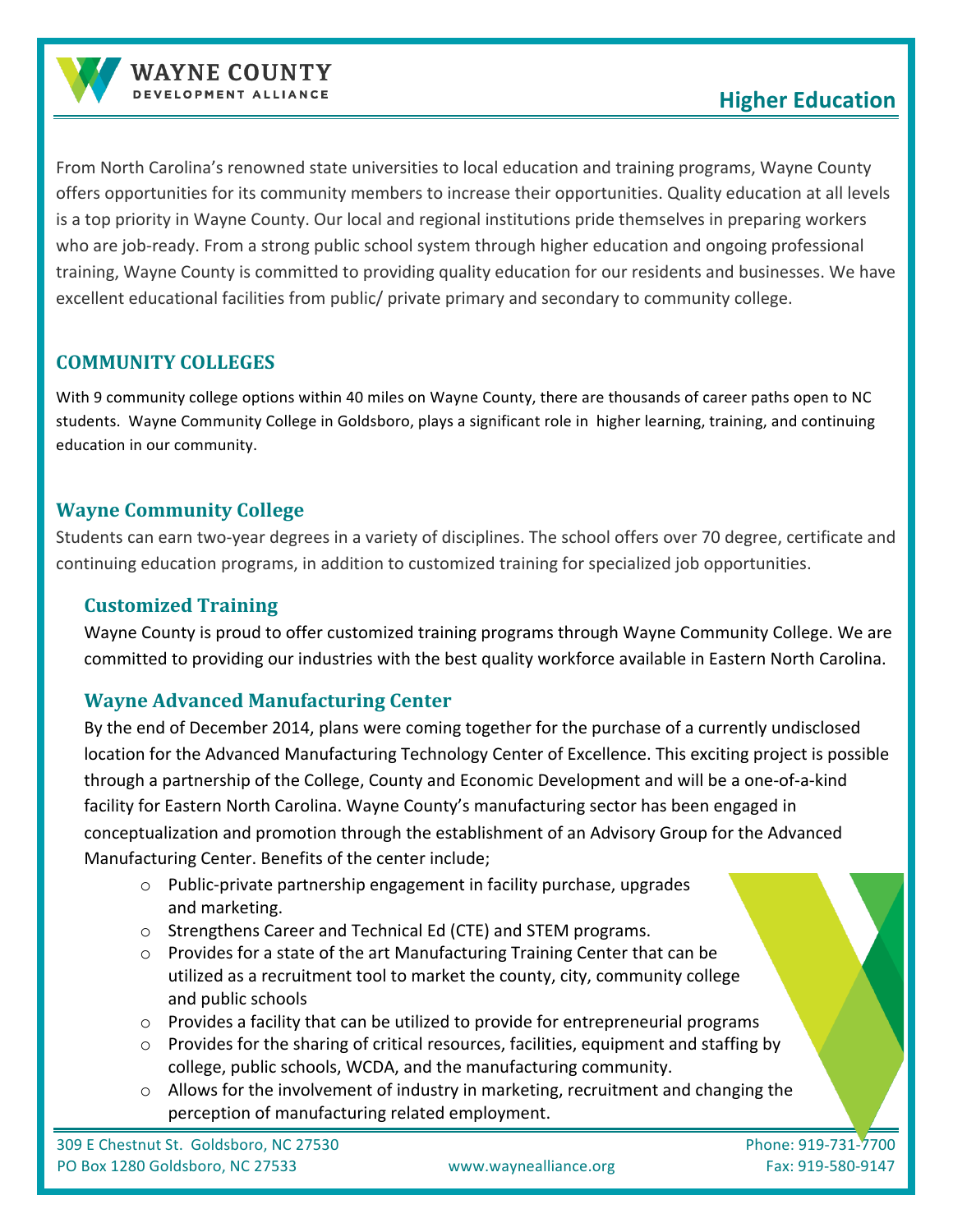

#### **WAYNE COUNTY** DEVELOPMENT ALLIANCE

- $\circ$  Allows WCC to expand and add programs on campus by repurposing space as Applied Tech programs relocate
- $\circ$  Creates a regional concept for Wayne, Duplin and surrounding counties

## **LOCAL UNIVERSITIES**

## **University of Mount Olive**

Founded in Mount Olive, NC in 1953, the private, four-year Baptist College offers SACS accredited degrees in a multitude of disciplines. Besides the main campus in Mount Olive (Wayne County), the school has operated a satellite campus in Goldsboro at Seymour Johnson Air Force Base since 1975 to provide military and civilian students with a convenient learning location. The school also operates six other satellite campuses outside the county and offers a comprehensive agriculture program, as well as online degrees, including MBA.

## **REGIONAL UNIVERSITIES**

### **Duke University**

- Private 4 year university with undergrad and graduate programs
- Tier one university
- 17,575 enrolled

## **University of North Carolina, Chapel Hill, NC**

- Public 4 year university with undergrad and grad programs
- Tier one university
- 31,614 enrolled

### **NC State, Raleigh, NC**

- Large four year public college offering both undergrad and graduate programs
- Tier one university
- 26,965 enrolled

### **Eastern Carolina University, Greeneville NC**

- Offering undergrad and graduate level courses
- 21,352 enrolled
- 38 miles from Goldsboro

### **Campbell University, Buies Creek, NC**

- Mid-size four year private college offering both undergrad and graduate programs
- 5,047 students enrolled

309 E Chestnut St. Goldsboro, NC 27530 Phone: 919-731-7700 PO Box 1280 Goldsboro, NC 27533 www.waynealliance.org Fax: 919-580-9147